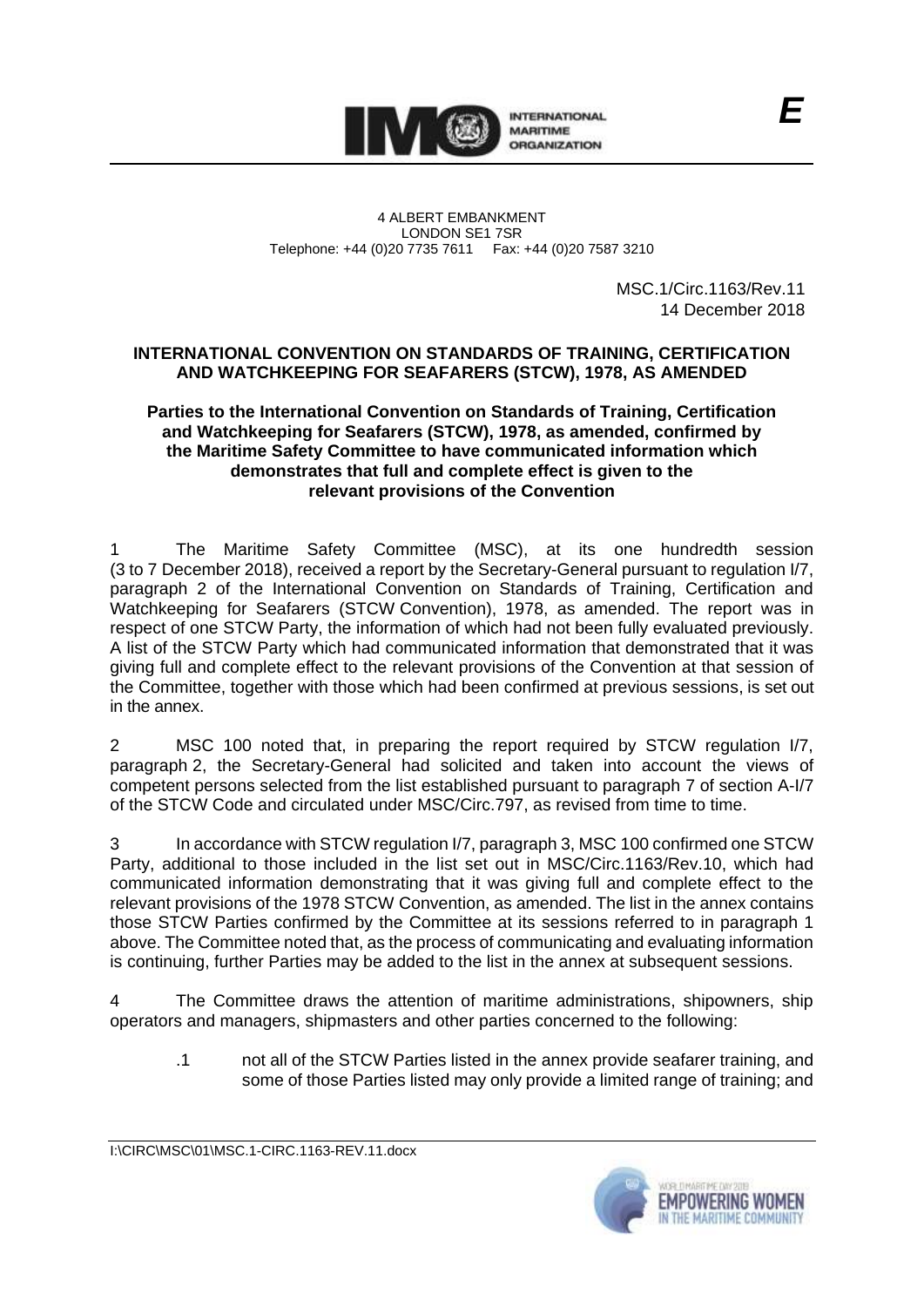.2 the fact that a Party is listed in the annex does not relieve those concerned of their obligations under the 1978 STCW Convention, as amended.

5 As Parties are entitled to accept, in principle, certificates issued by or on behalf of STCW Parties, and a position on the list set out in the annex is one of the necessary measures used by many Administrations for the issue of endorsements in accordance with STCW regulation I/10, the attention of port State control officers is drawn to the fact that this circular was issued on 14 December 2018.

\*\*\*